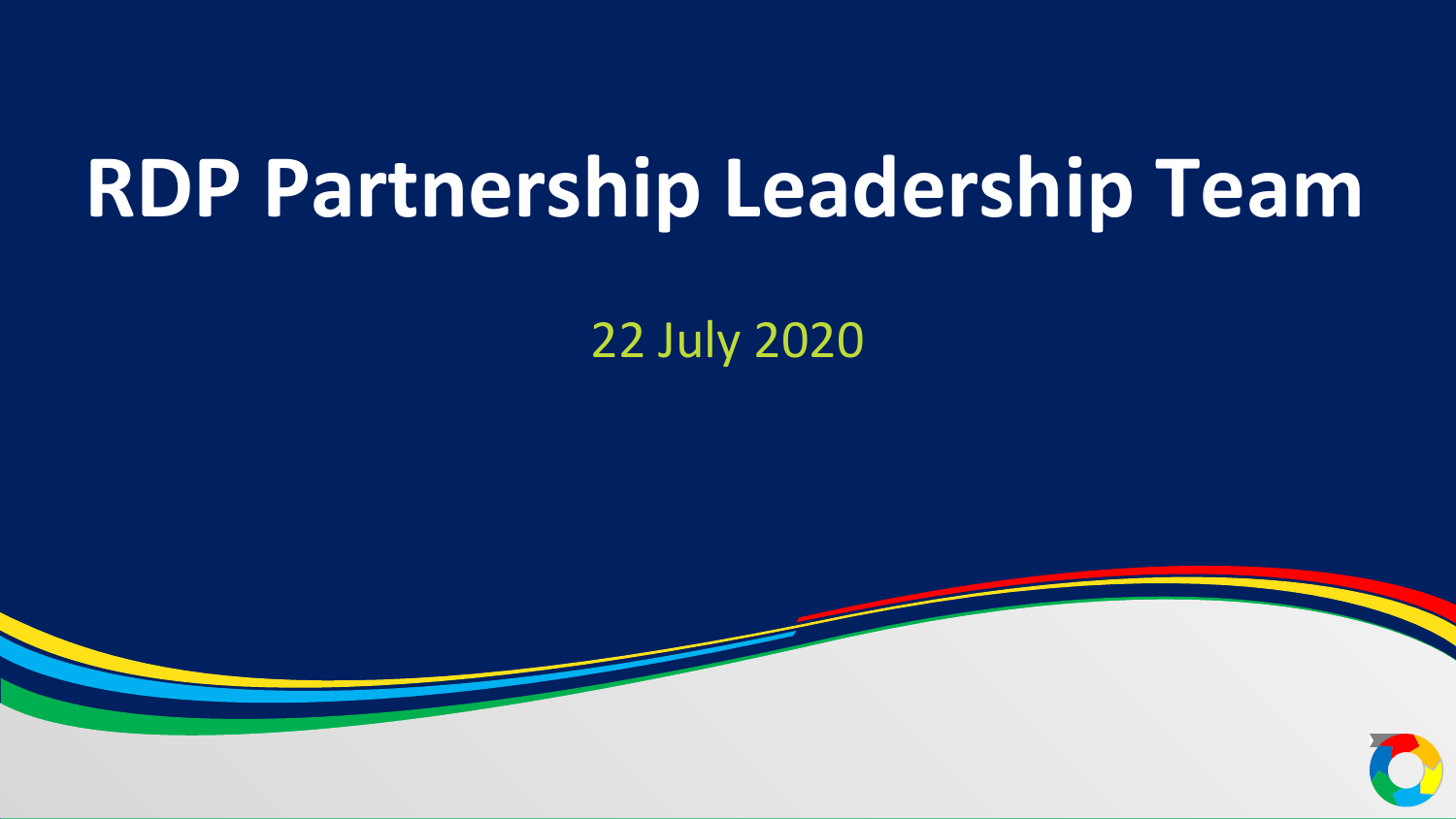## **Feasibility Study update**

**• PLT role**: Project oversight and guidance on behalf of the Partnership

#### **• Progress**:

- Performance assessment (Jan-Aug 2020): In progress
	- Gathered data from public sources and directly from Partners; entered into model
	- Presented and discussed initial results with individual Partners
	- Current: Refining restorative development model through topic-specific small-group sessions with Partners to establish the zero point (sustainability level) for each topic
- Restorative development benchmarking analysis (Jan-Mar 2020): Completed
	- Developed case studies/lessons learned
	- Conducted international benchmarking analysis
	- Results informed model and work with Partners, and learnings to be shared with RDP

#### *Continued*...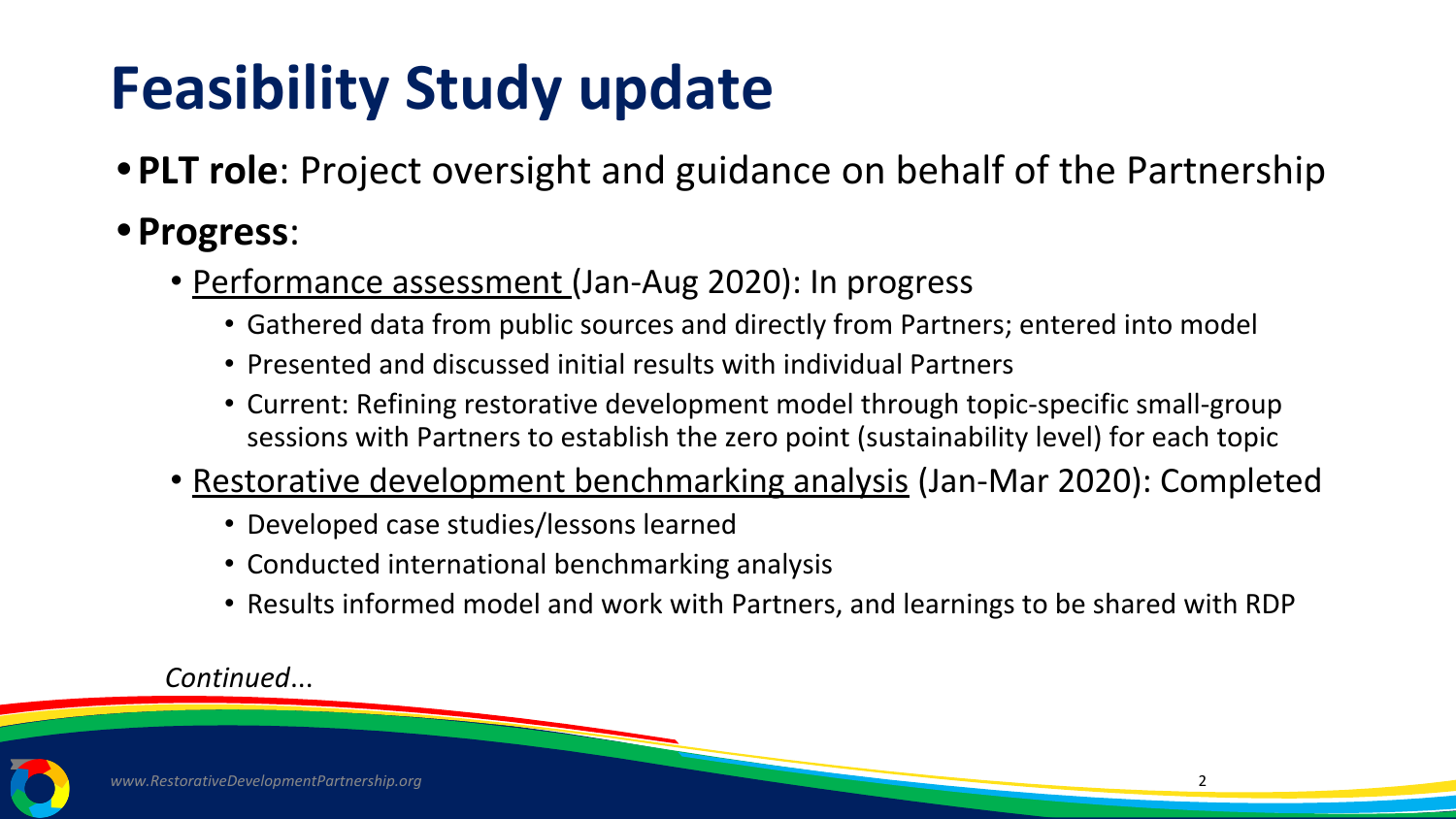## **Feasibility Study update, continued**

- Technical analysis (Jan-Aug 2020): In progress
	- Finished technical component analysis and integration
	- Assessed availability and tonnage of waste streams for processing in the IUH
	- Modeled resource flows within the IUH
	- Analyzed outputs (amount of energy, reclaimed stormwater, fish, vegetables, compost/fertilizer)
	- Drafted conceptual design using agreed-upon case location
	- Next steps: In Aug, PLT to review conceptual design and decide how to advance to final
- City Scorecard and Ecological Equity Statement for current and historic status (fall 2020): Following PLT review, to be presented and discussed in a Partnership workshop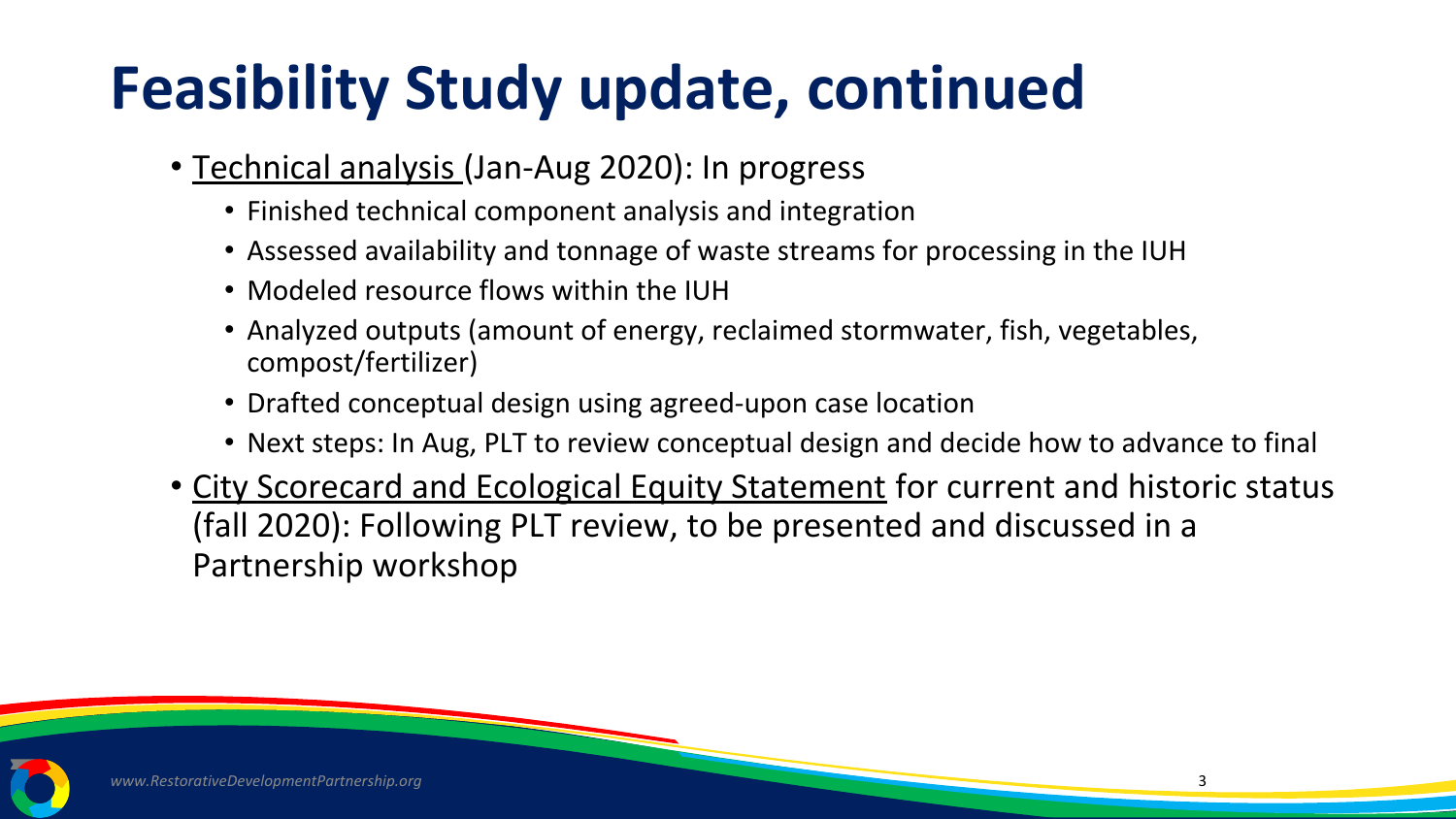## **Feasibility Study update, continued**

#### **•Next steps**

- July-Aug: Consulting team and Partners complete topic-specific small-group workshops to set zero points, and consulting finalizes model and prepares consolidated results
- Aug: Provide RDP with benchmarking analysis summary results and learnings
- Aug PLT meeting:
	- Reviews conceptual design and decides how to proceed to final
	- Provides direction on fall Partnership workshop
	- Provides direction on advancing to Phase 2
- Sept-Oct: Convene Partnership workshop (virtually or in-person) to:
	- Review draft consolidated model results
	- Discuss meaning, implications, and key issues
	- Begin action planning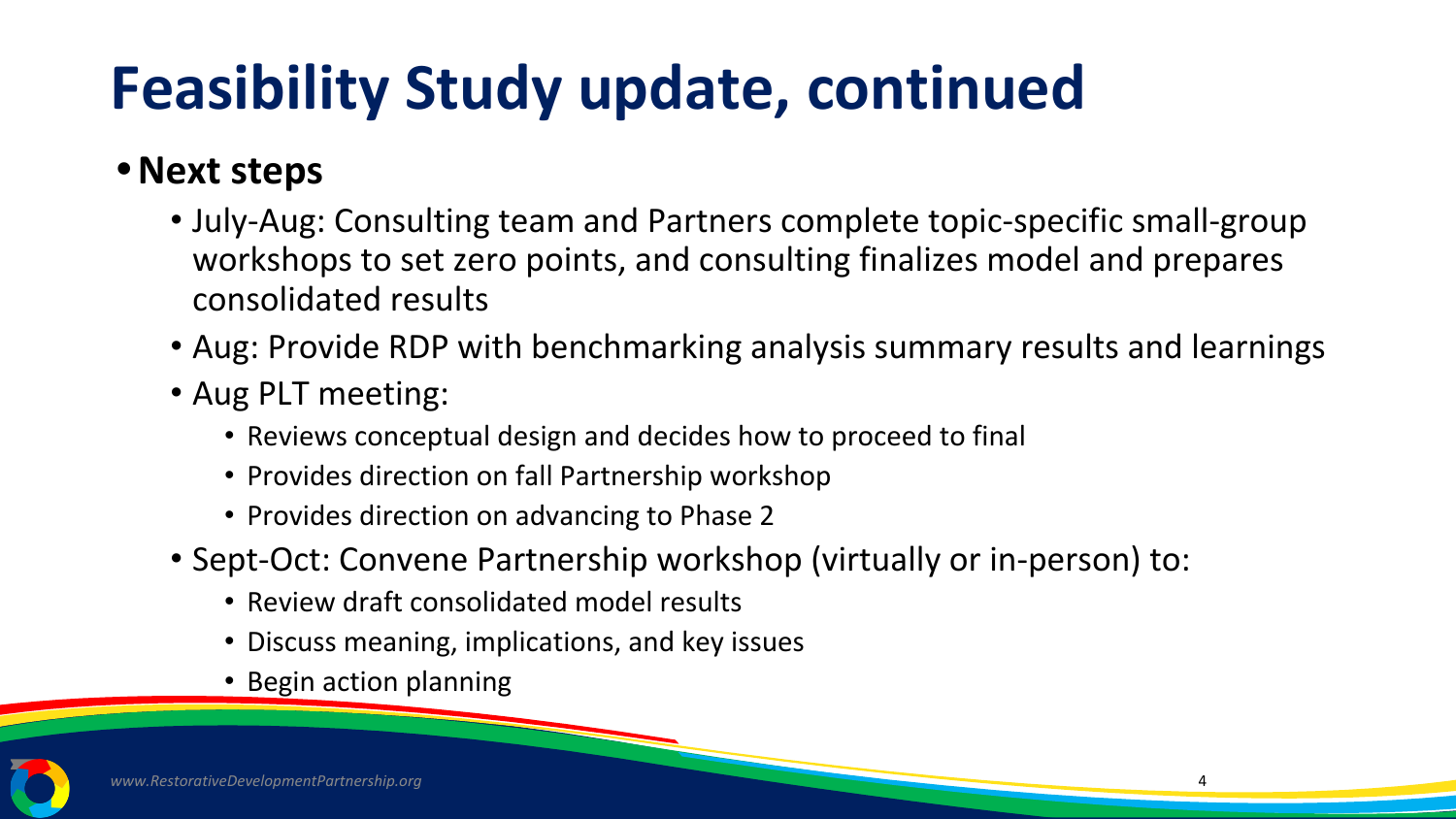## **Project oversight, guidance**

#### **• Schedule, focus issues**

- COVID-19 caused numerous challenges and shifting priorities for the Partners
- Feasibility Study timeline was extended several months to accommodate Partner availability
- Slower pace has allowed deeper understandings from key Partners of restorative development and their organization's roles moving this forward
- While restorative development tightly aligns with the powerful local focus on race and equity, its generational equity benefits aren't (yet) understood or actively promoted by political or community leadership
- Inability to convene this new Partnership limits opportunities for collective understanding, energy, commitment, and action